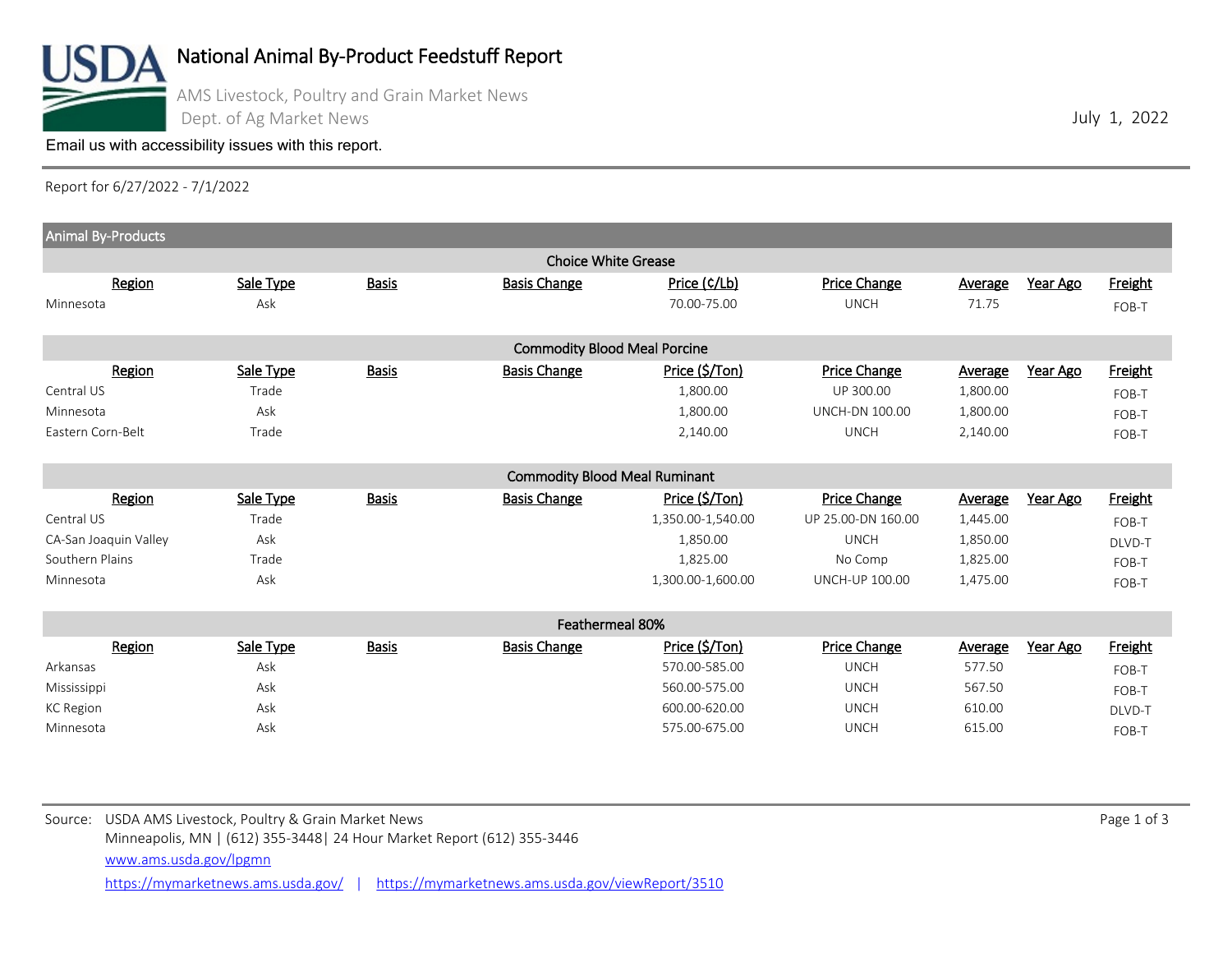

National Animal By-Product Feedstuff Report

AMS Livestock, Poultry and Grain Market News

Dept. of Ag Market News

[Email us with accessibility issues with this report.](mailto:mars@ams.usda.gov?subjectNot%20able%20to%20access%20video%20auction%20report)

| Region<br>Minnesota   | Sale Type<br>Ask | <b>Basis</b> | <b>Basis Change</b>                | Price (\$/Ton)<br>450.00-525.00 | Price Change<br><b>UNCH</b> | <b>Average</b><br>487.50 | Year Ago | <b>Freight</b> |
|-----------------------|------------------|--------------|------------------------------------|---------------------------------|-----------------------------|--------------------------|----------|----------------|
|                       |                  |              |                                    |                                 |                             |                          |          | FOB-T          |
|                       |                  |              | Meat and Bone Meal Ruminant 46-50% |                                 |                             |                          |          |                |
| Region                | Sale Type        | <b>Basis</b> | <b>Basis Change</b>                | Price (\$/Ton)                  | <b>Price Change</b>         | <b>Average</b>           | Year Ago | Freight        |
| Central US            | Trade            |              |                                    | 465.00                          | UP 10.00                    | 465.00                   |          | FOB-T          |
| Pacific Northwest     | Ask              |              |                                    | 230.00-325.00                   | <b>UNCH</b>                 | 263.33                   |          | FOB-T/R        |
| Pacific Northwest     | Ask              |              |                                    | 270.00-370.00                   | <b>UNCH</b>                 | 308.33                   |          | DLVD-T         |
| CA-San Joaquin Valley | Ask              |              |                                    | 360.00                          | <b>UNCH</b>                 | 360.00                   |          | FOB-T/R        |
| CA-South              | Ask              |              |                                    | 360.00                          | <b>UNCH</b>                 | 360.00                   |          | FOB-T/R        |
| Southern Plains       | Trade            |              |                                    | 415.00-425.00                   | <b>UNCH-UP 10.00</b>        | 420.00                   |          | FOB-T          |
| Minnesota             | Ask              |              |                                    | 375.00-450.00                   | <b>UNCH-UP 15.00</b>        | 421.25                   |          | FOB-T          |
|                       |                  |              | <b>Yellow Grease</b>               |                                 |                             |                          |          |                |
| Region                | Sale Type        | <b>Basis</b> | <b>Basis Change</b>                | Price (¢/Lb)                    | Price Change                | <b>Average</b>           | Year Ago | Freight        |

Meat and Bone Meal Porcine N\A

| RERIOU                | Sale Type | <u>DdSIS</u> | <b>DASIS CHAIRE</b> | Price (V/LD) | Price Change | AVEI de C<br>Tedi Agu | <u>rieigilt</u> |
|-----------------------|-----------|--------------|---------------------|--------------|--------------|-----------------------|-----------------|
| CA-San Joaquin Valley | Ask       |              |                     | 62.00-68.00  | UNCH         | 65.00                 | DLVD-T          |
| CA-South              | Ask       |              |                     | 62.00-68.00  | UNCH         | 65.00                 | FOB-T/R         |
| CA-South              | Ask       |              |                     | 64.00-68.00  | UNCH         | 66.00                 | DLVD-T          |
| Minnesota             | Ask       |              |                     | 60.00-63.00  | UNCH         | 61.25                 | FOB-T           |
| Eastern Corn-Belt     | Trade     |              |                     | 63.00        | No Comp      | 63.00                 | FOB-T           |